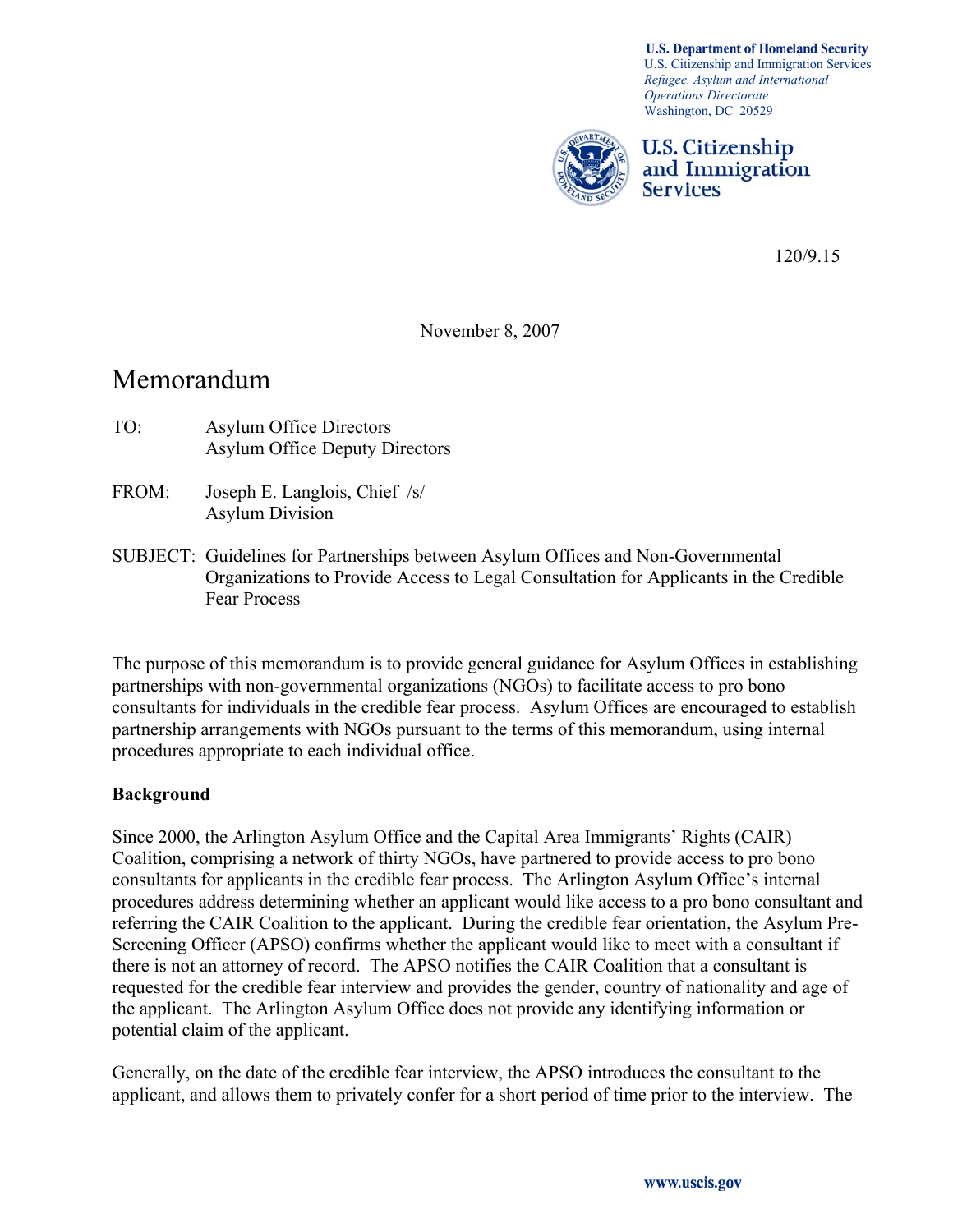Guidelines for Partnerships between Asylum Offices and Non-Governmental Organizations to Provide Access to Legal Consultation for Applicants in the Credible Fear Process Page 2

Arlington Asylum Office also established a similar partnership with the Atlanta Bar Asylum Project to facilitate access to consultants to applicants in the credible fear process within the jurisdiction of Arlington's Atlanta Office.

In 2005, the United States Commission on International Religious Freedom (CIRF) issued a *Report on Asylum Seekers in Expedited Removal*. 1 CIRF referenced the Arlington Asylum Office's partnership with the CAIR Coalition and concluded that the access to consultants was a factor in its higher dissolve rate. CIRF also noted that legal consultation may contribute to the efficiency of the credible fear process since an applicant may dissolve his or her claim if advised by a consultant that the claim does not meet the criteria for asylum.<sup>2</sup> The CIRF report recommended an expansion of the Arlington Asylum Office's pro-bono partnership program to all eight Asylum Offices.

## **General Guidelines for Partnerships with Non-Governmental Organizations**

Pursuant to 8 C.F.R. § 208.30(d)(4), applicants in the credible fear process are entitled to:

consult with a person or persons of the alien's choosing prior to the interview or any review thereof, and may present other evidence, if available. Such consultation shall be at no expense to the Government and shall not unreasonably delay the process. Any person or persons with whom the alien chooses to consult may be present at the interview and may be permitted, in the discretion of the asylum officer, to present a statement at the end of the interview. The asylum officer, in his or her discretion, may place reasonable limits on the number of persons who may be present at the interview and on the length of the statement.<sup>3</sup>

Consultation generally facilitates the credible fear process and helps to ensure that asylum seekers' claims are fully elicited in the credible fear interview. Partnerships with NGOs further facilitate the credible fear process by assisting applicants gain access to consultants to discuss legal options, explore potentially valid claims, or dissolve claims that do not appear to have a legal basis for a grant of asylum or withholding of removal.

An Asylum Office may enter into informal partnerships with an NGO or multiple NGOs, if the Asylum Office is approached by the NGOs. **Asylum Offices may not in any way create the appearance that the Asylum Office favors specific NGOs**. Therefore, Asylum Offices may not

 $\overline{a}$ 

<sup>&</sup>lt;sup>1</sup> See http://www.uscirf.gov/mediaroom/press/2005/february/02072005%5Fuscirf.html.

<sup>&</sup>lt;sup>2</sup> In the first part of fiscal year 2007, approximately 25% percent of the applicants in the credible fear process within the jurisdiction of the Arlington Asylum Office chose to dissolve their credible fear claims, giving the Arlington Asylum Office a higher credible fear dissolve rate than other asylum offices. The twenty-five percent dissolve rate for the Arlington Asylum Office includes the credible fear statistics from October to May 2007. In fiscal years 2005 and 2006, the Arlington Asylum Office's credible fear dissolve rates were 35.71% and 31.78%, respectively, giving it the highest rate of credible fear dissolves of any Asylum Office in the country for those fiscal years.

<sup>&</sup>lt;sup>3</sup> See also Joseph E. Langlois Memorandum to Asylum Directors, Supervisory Asylum Officers, and Asylum Officers, *Role of Consultants in the Credible Fear Interview*, (Washington, DC: 17 November 1997), accessed at http://z02rsccow12:8080/docushare/dsweb/View/Collection-10364.